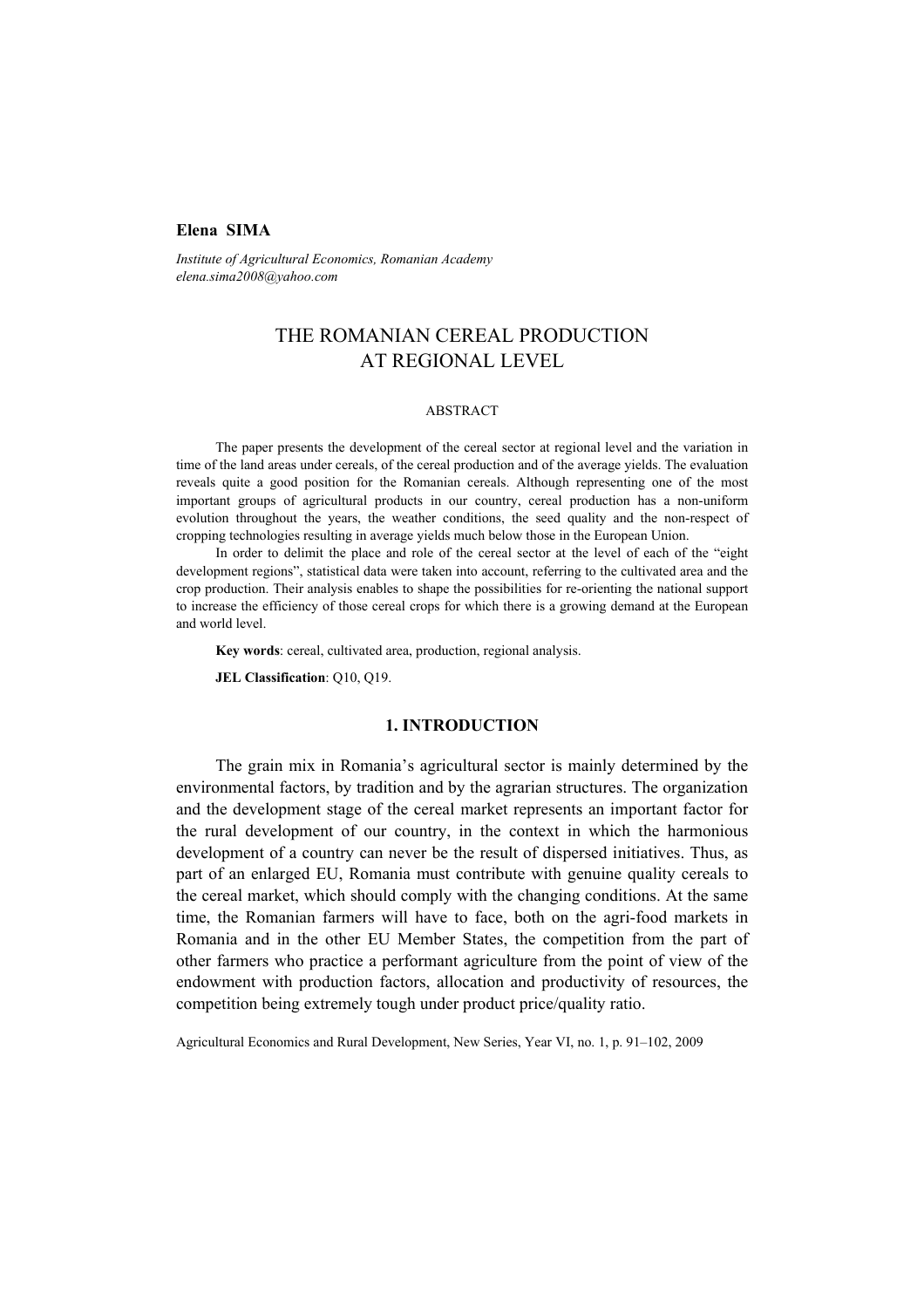After 2000, the cereals were cultivated, averagely, on 67.8% of the country's arable area. In each of the eight Development Regions, agriculture has been and it will still be dominated by the cereal cultivation; this situation is determined not only by the relief, climate and soil quality, but also by the population's selfsufficiency needs in the territory. In this context, the paper presents an analysis of the evolutions of the land areas cultivated with cereals, of the production obtained and of the average yields for wheat, rye, barley and two-row barley and maize, in the period 2000-2006, by the eight development regions: South-Muntenia, South-East, South-West Oltenia, North-East, West, North-West, Center and Bucharest-Ilfov.

#### **2. MATERIAL AND METHOD**

In order to delimit the place and role of the cereal sector, within the regional and national market, the statistical data were taken into consideration referring to the cultivated area and to the average yields and total production for the main grain cereals: wheat, rye, barley and two-row barley and maize. The period investigated in this study is 2000–2006, taking into account the data from Romania's Statistical Yearbook for the eight Development Regions (South-Muntenia, South-East, South-West Oltenia, North-East, West, North-West, Center, Bucharest-Ilfov). The regional approach to the cereal market permits the the analysis of the Romanian cereal market potential and the promotion of a social and economic policy, which should help to bridge up the regional agri-rural gaps through the diversification of the rural local/regional economies and the investigation of the possibilities for reorienting the national support to increase the efficiency of those cereal crops for which there is growing demand on the domestic and world markets.

# **3. RESULTS AND DISCUSSIONS**

The cereal-based character of the Romanian agriculture (the cereals being cultivated on the whole territory of the country) is determined not only by the population's self-sufficiency need in the territory (under the conditions in which the yearly supply of cereals avoids the wholesale market chain, and the so-called self-consumption of individual farmers is mainly an intermediary feed consumption, as these farmers own about 80% of the animal herds expressed in large livestock units); it is also determined by the good environment conditions (relatively good relief, weather and soil conditions for the growth and development of these crops).

The geographical location, the air circulation, the radiating and thermal energy resources make Romania be included in the great climate belt in the continental temperate zone from the Northern hemisphere where the most productive agricultural regions are located. According to the specialty studies, cereals are cultivated on the whole territory of the country on variable areas.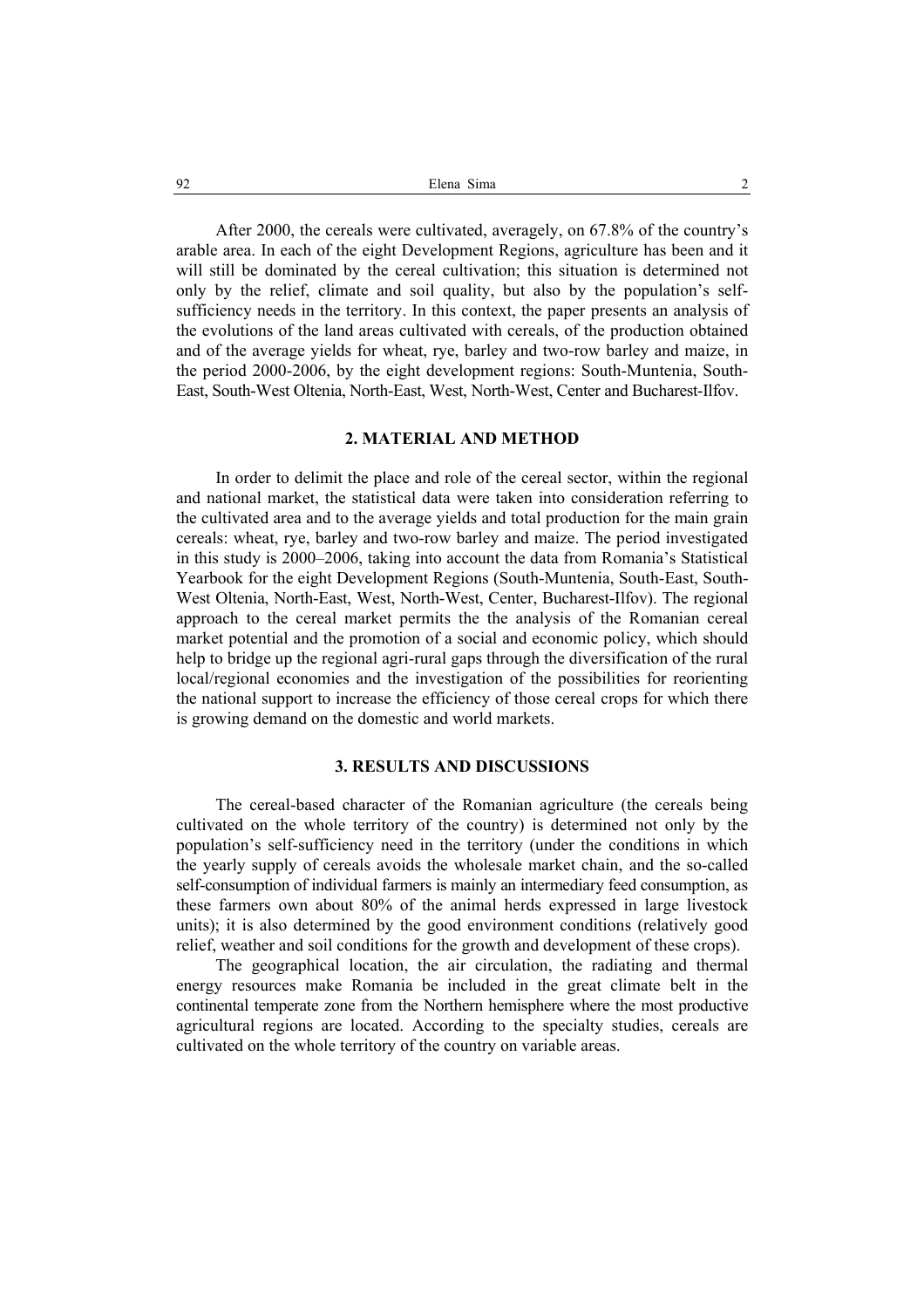|                            | <b>Main cereals</b> | 2000    | 2001    | 2002    | 2003    | 2004    | 2005    | 2006    |
|----------------------------|---------------------|---------|---------|---------|---------|---------|---------|---------|
|                            | Wheat               | 1940    | 2546    | 2297    | 1735    | 2296    | 2476    | 2013    |
| Cultivated                 | Rye                 | 14      | 12      | 12      | 13      | 22      | 21      | 17      |
| areas                      | Barley*             | 412     | 529     | 579     | 330     | 425     | 485     | 332     |
| (mii ha)                   | Maize               | 3049    | 2974    | 2895    | 3200    | 3274    | 2628    | 2520    |
|                            | TOTAL               | 5655    | 6295    | 6038    | 5542    | 6265    | 5866    | 5114    |
|                            | Wheat               | 2286    | 3038    | 1924    | 1429    | 3403    | 2965    | 2746    |
| Average                    | Rye                 | 1549    | 2326    | 1636    | 1356    | 2511    | 2371    | 2072    |
| vields                     | Barley*             | 2105    | 2988    | 2005    | 1641    | 3312    | 2227    | 2331    |
| (kg/ha)                    | Maize               | 1603    | 3066    | 2902    | 2993    | 4441    | 3952    | 3565    |
|                            | Wheat               | 4434.4  | 7735,1  | 4421.0  | 2479.1  | 7812.4  | 7340.7  | 5526,2  |
| Total                      | Rye                 | 21,8    | 28,6    | 20,1    | 17,4    | 55,0    | 49.0    | 35,7    |
| production                 | Barley <sup>*</sup> | 867.0   | 1580.0  | 1160.4  | 540,8   | 1406,0  | 1079,1  | 772.9   |
| (mii to)                   | Maize               | 4897,6  | 9119,2  | 8399,8  | 9577,0  | 14541,6 | 10388.5 | 8984,7  |
| Dorlou and two rows horlow | <b>TOTAL</b>        | 10477,5 | 18870.9 | 14356,5 | 12790,3 | 24403.0 | 19345,5 | 15759,3 |

*Table 1 The dynamics of the main cereal grains in the period 2000–2006* 

Barley and two-rows barley.

Source: "Romania's Statistical Yearbook", NIS, 2007.

Romania' land area under cereals is distributed by the eight Development Regions (South-Muntenia, South-East, South-West Oltenia, North-East, West, North-West, Center, Bucharest-Ilfov) depending on the specific soil and weather factors of each region, as well depending on the farmers' option (Figure 1).



Figure 1. The distribution of land areas under cereals by development regions.

In the investigated period (2000–2006), the South-Muntenia development region cultivated the largest land areas with grain cereals (over 20% of the national area cultivated with cereals), the South-East development region area got close to 20%, the South West Oltenia region exceeded 15% of the total area cultivated with grain cereals in 2004, 2005 and 2006, the North-East region held about 14%, the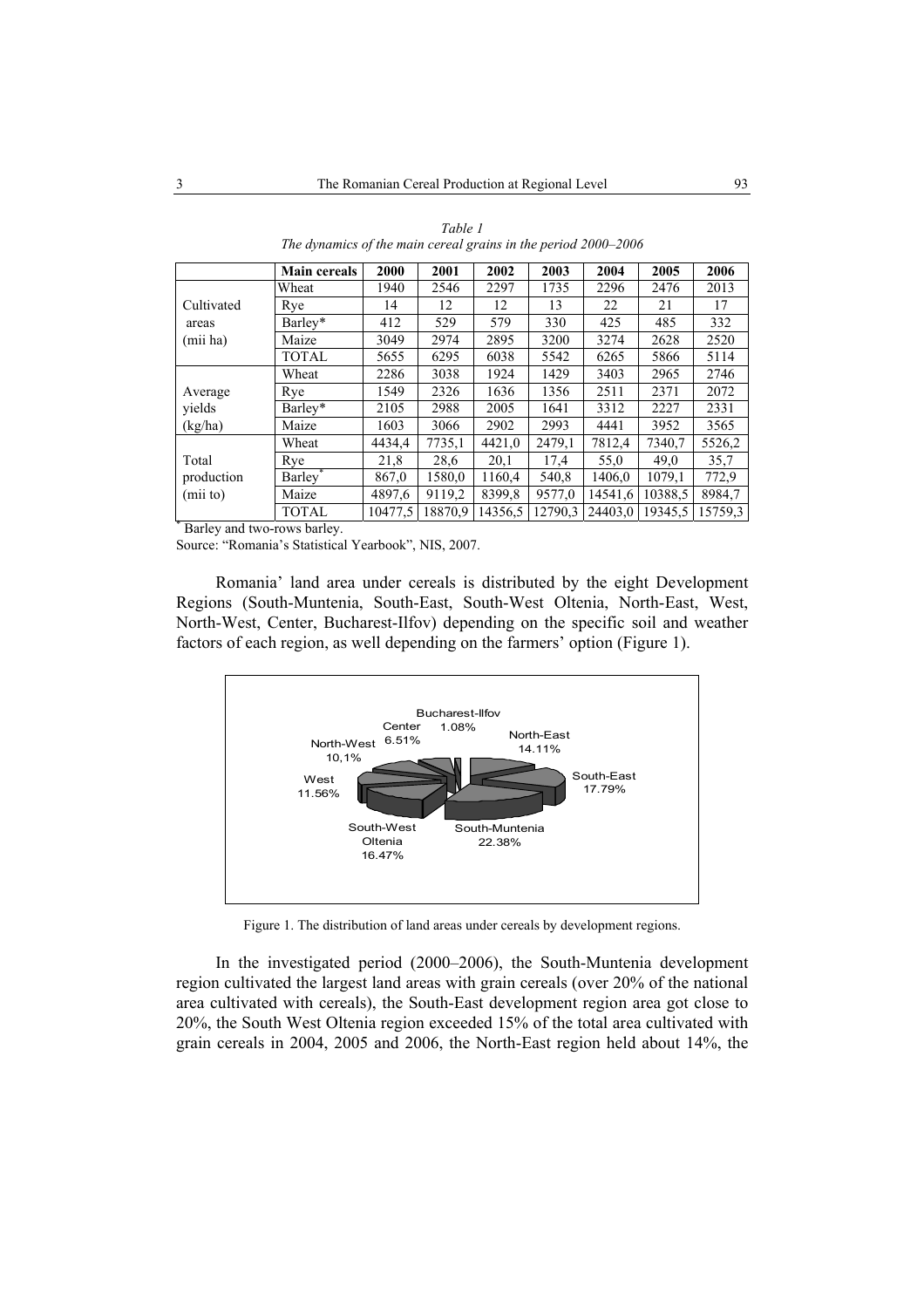| 94 | Elena Sima | 4 |
|----|------------|---|
|----|------------|---|

West region exceeded 10%, the North-West region held 10%, the Center development region exceeded 5%, and Bucharest-Ilfov cultivated only 2% of the total area cultivated with grain cereals in Romania (Figure 2).



Figure 2. The share of the regional area in total area under cereals.

By regions, **wheat** (an important baking cereal) is cultivated under most different soil and weather conditions, the wheat production being quite satisfactory yields. In the period 2000-2006, over 25% of the total wheat area of Romania was cultivated in South-Muntenia, which obtained over 25% of the total wheat production of Romania (Figure 3).



Figure 3. The share of wheat regional areas in total wheat area.

The evolution of total area under wheat reflects the producers' reaction to domestic and world market price; at the same time, it reveals that after a favorable year for wheat, significant smaller areas were cultivated with this crop.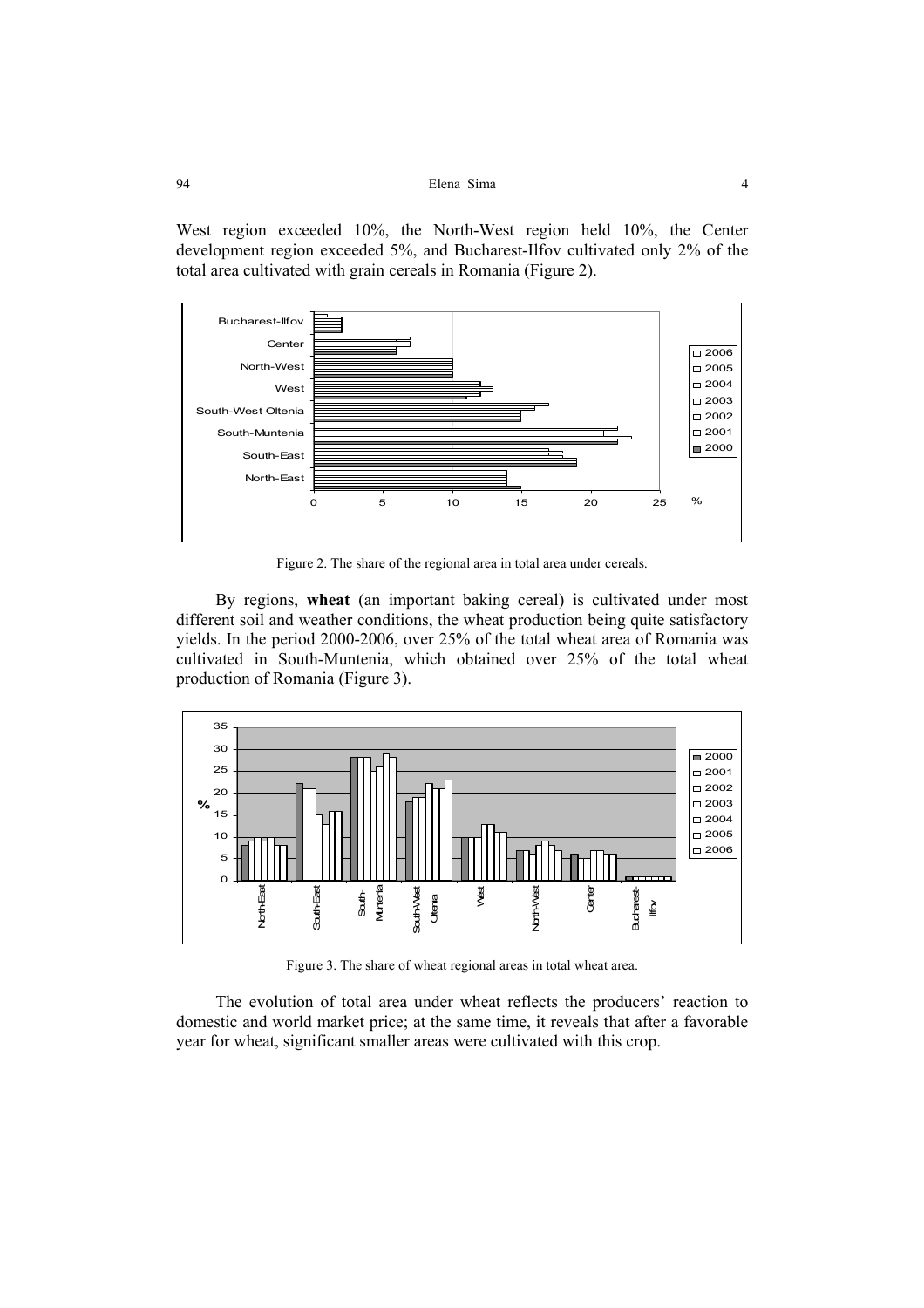In the investigated period, the wheat harvest experienced different annual variations from one region to another (Figure 4), as follows:

- in the year 2002 the total wheat production was lower in the development region South-West Oltenia, as well as in the development region South-Muntenia;
- in the year 2003, the drought negatively affected the wheat production, mainly in the development regions North-East, South-East and South-Muntenia; yet in the other regions, quite good wheat productions were obtained, with an obvious increase in the development region West, where the wheat production accounted for 28% of the total wheat production of Romania;
- in the last three years of the investigated period, the total production did not experience such great variations, mainly in South-Muntenia and South-West Oltenia.



Figure 4. The share of wheat regional production in total production.

The graphic representation of the statistical data on the dynamics of *the average wheat yields* by Development Regions in the period 2000–2006 (Figure 5) reveals the following: average yields under 3500 kg/ha with great annual and regional variations; the smallest yield (490 kg/ha) in the South-East development region in 2003; the highest yield (4000 kg/ha) was obtained in the West development region in 2004; the best and most uniform yields (over 3000kg/ha) were obtained in the West development region; in the last three years of the investigated period, the average wheat yields were relatively good (over 2000 kg/ha).

The best average yields were obtained in the West development region. Nevertheless, the annual variations were smaller not only in the west development Region, but also in the development regions North-West and Center (Figure 5).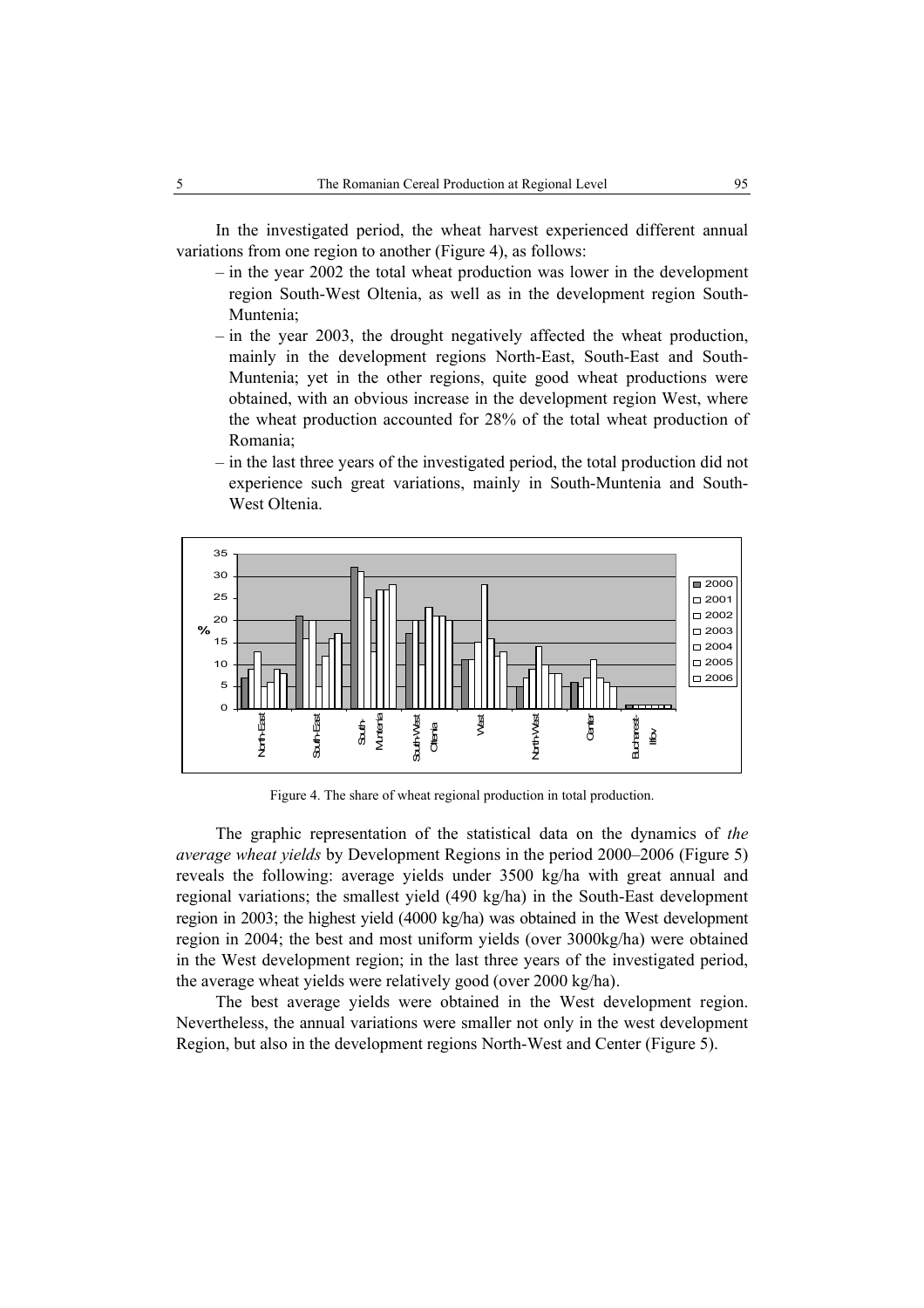

Figure 5. The dynamics of the average wheat yields.

**Rye** is a small grain cereal, with a nutritive value approximately the same as that of wheat, to which we could add: the high capacity of putting into value the less productive soils, the property of very well putting into value the water reserve of the soil, as the twinning takes place mainly in autumn (the twinning node being closer to the soil surface than that of wheat), the prolonging of the straw takes place very early in spring, at a very high rate, being different, from this point of view, from the winter wheat and barley.

By regions, this crop is cultivated mainly in the following development regions: North-East (that cultivates over 25% of total Romania's area, with small annual variations), South-West Oltenia (where the areas under rye feature variations from one year to another, ranging from 15% to 35% of total area), North-West (where the area in the year 2006 was down to almost 10% of the total area) and Center, where the area under rye in the year 2006 was down by almost 50% compared to that in 2001 (Figure 6).



Figure 6. The dynamics of the regional areas in total area under rye.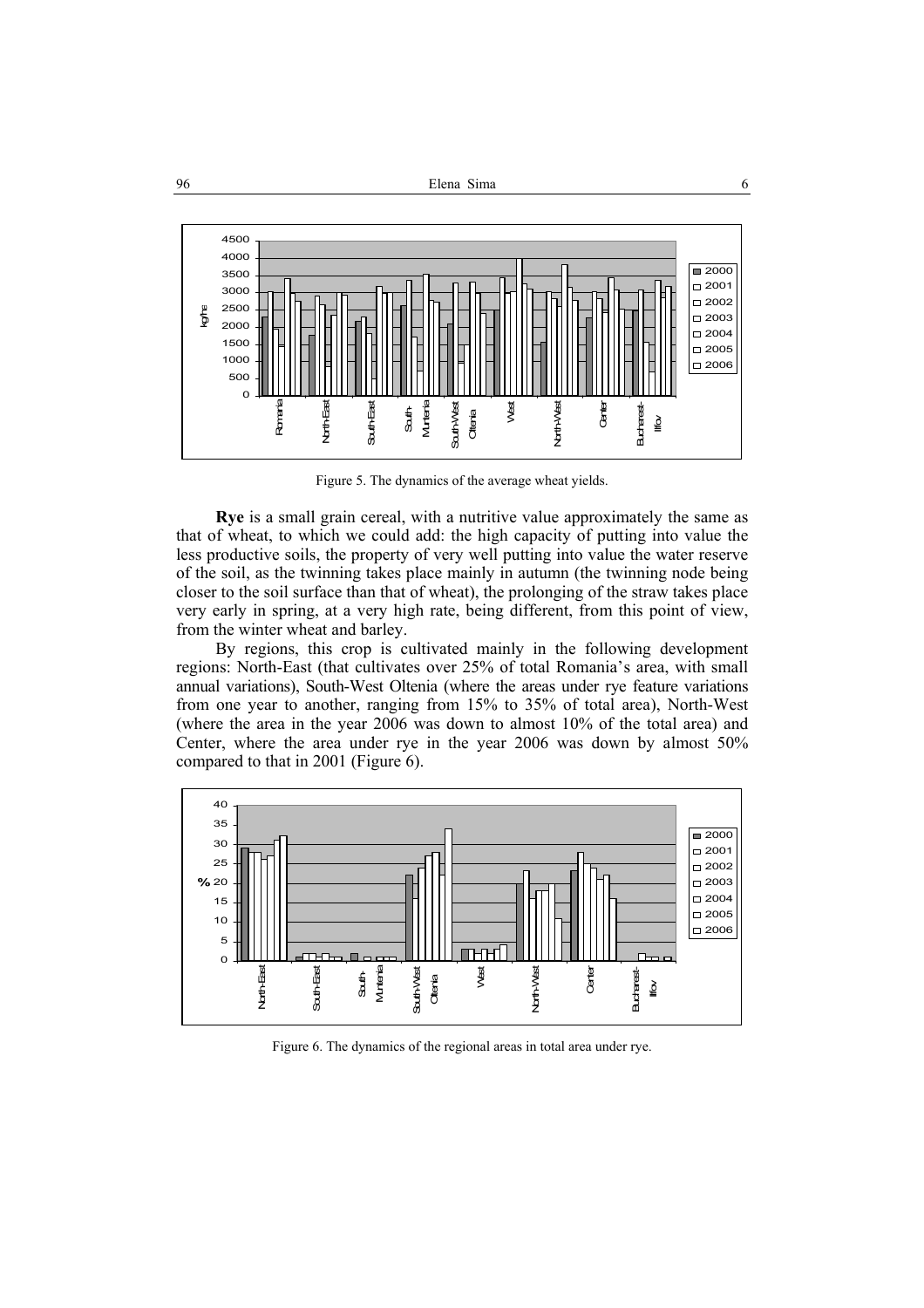In the period 2000–2006, the total rye production obtained in the four developing regions featured annual variations, depending on the agricultural and weather conditions, as well as by the technical conditions. Thus, in the year 2002, in South-West Oltenia, the total eye production represented less than 5% of the total rye production in Romania. The North-West development rstands out by relatively constant annual productions, while in the Center development region we can find a strong production decrease in the last three years of the investigated period (Figure 7).



Figure 7. The dynamics of the regional rye production in total production.

The average rye yields were over 2500kg/ha in the regions where the cultivated areas were not significant, such as: South Muntenia in 2004, 2005, 2006, West in 2004 and Bucharest-Ilfov in 2001 (Figure 8).



Figure 8. The dynamics of the average rye yields.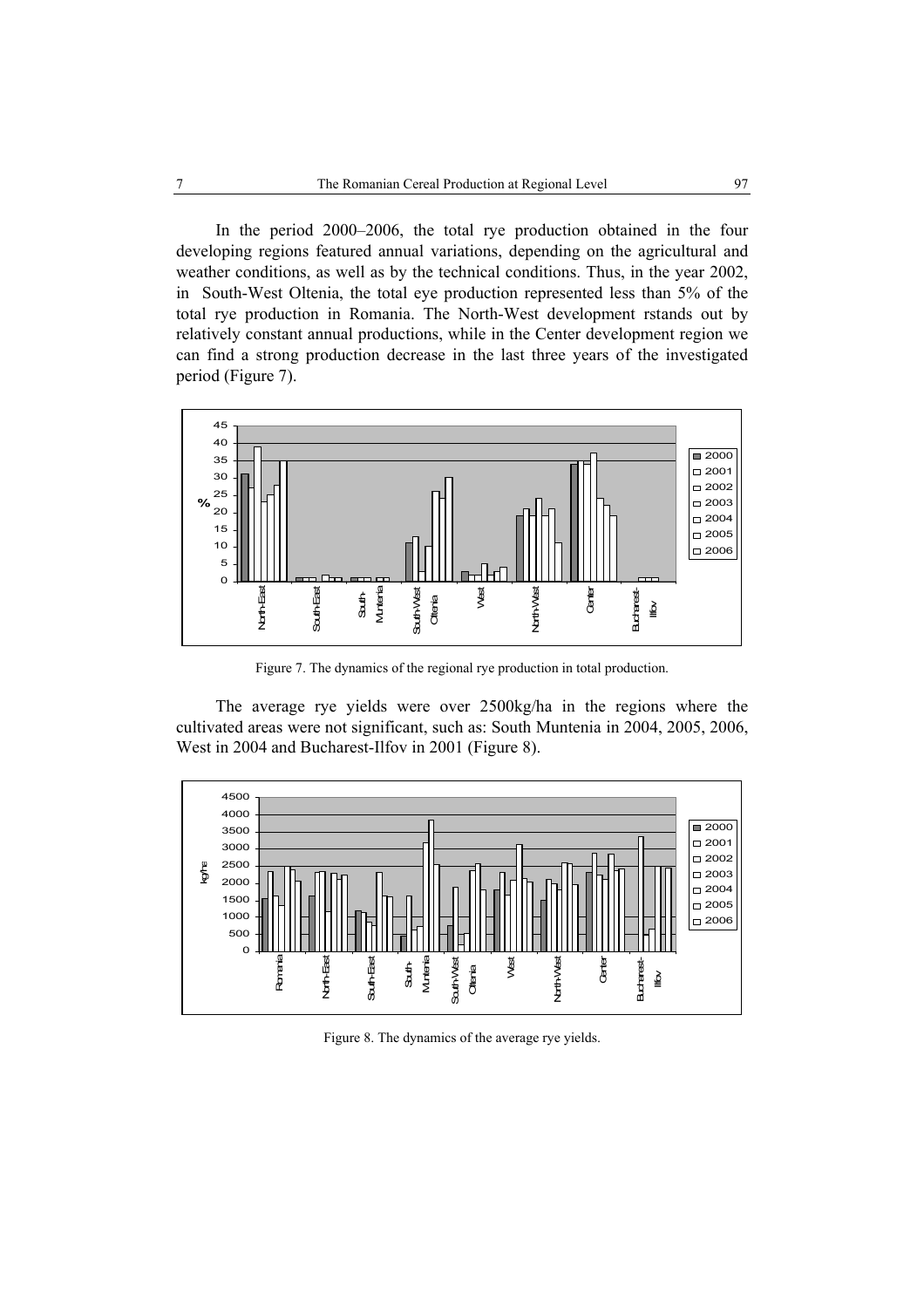| 98<br>Elena Sima |  |
|------------------|--|
|------------------|--|

**Barley and two-row barley** are cultivated in Romania on areas exceeding 300 thousand hectares at national level. Out of this area, over 15% is cultivated in the development regions South-East, South-Muntenia and West. The best barley and two- row barley production was obtained in the West development region in 2003, representing 36% of the total production obtained at national level in the respective year. *The dynamics of the average barley and two-row barley yields* is characterized by obvious variations in all the development regions.

The area under barley, cultivated mainly as fodder, was down due to the decrease in the number of livestock units, to small farmers' orientation towards crops with mixed destination (human food and animal feed) etc. The area under two-row barley featured a constant evolution, due to the development of beer industry and malt industry.



Figure 9. The dynamics of the regional areas in total barley and two-row barley area.



Figure 10. The share of regional barley and two-row barley production in total production.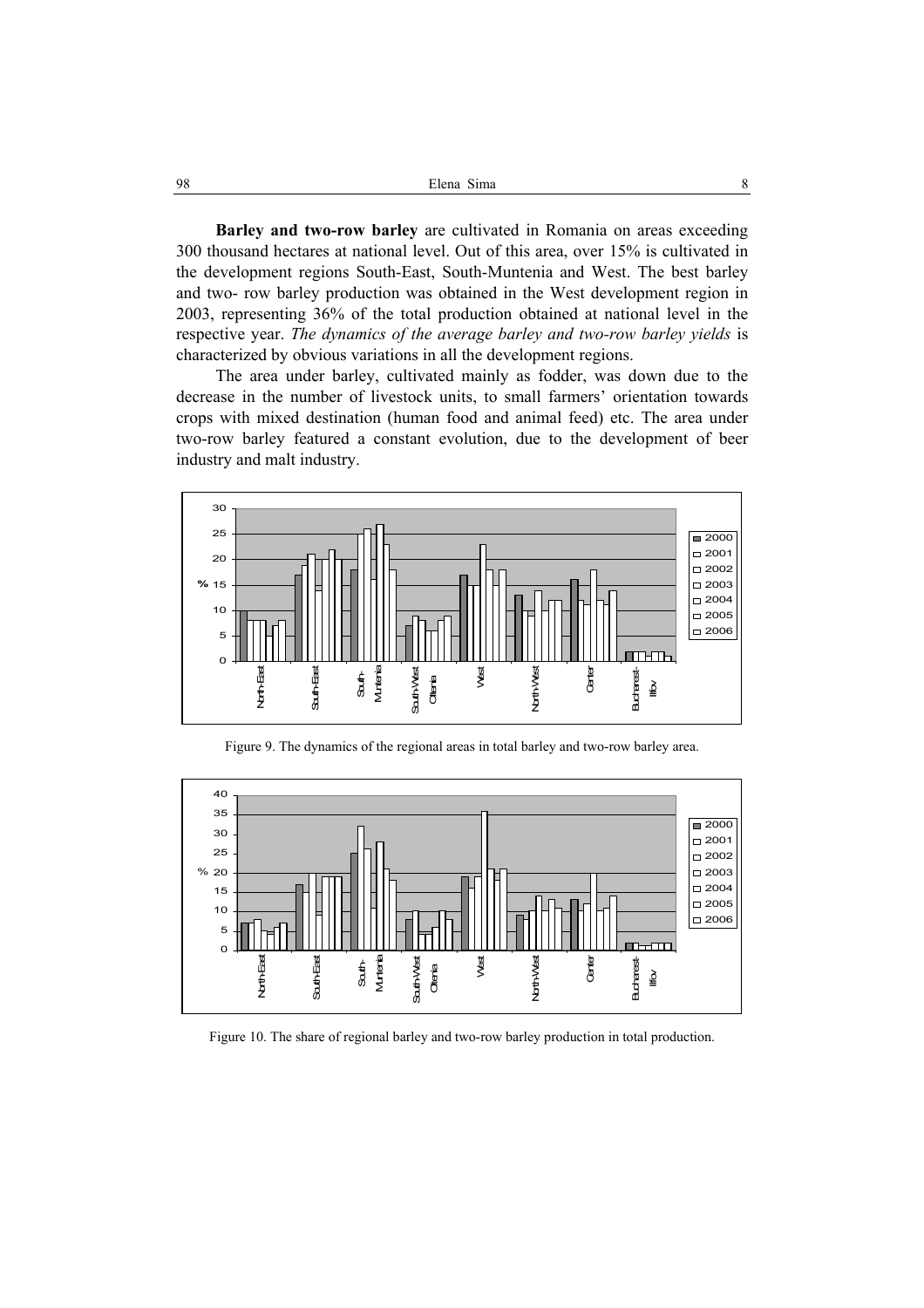

Figure 11. The dynamics of the average barley and two-row barley yields.

Maize is the most important fodder crop, its share in the cultivated area increasing due to certain crop management characteristics and special biological features, such as: resistance to drought, with few diseases and pests, cultivated on very different land areas, and under different weather conditions, suitable to monoculture, it leaves the soil free of weeds, it is a good precursor for many crops, even for the winter wheat; it also puts very well into value the organic and mineral fertilizers, it very strongly reacts to irrigation, it can be planted in successive crops, either for grains or for green fodder or silage, it has a very high reproduction coefficient.

In the investigated period, the development regions North-East, South-East and South-Muntenia cultivated with maize for grains from 15% to 20% of the total area under maize of our country (Figure 12).



Figure 12. The dynamics of the share of regional areas in total maize area.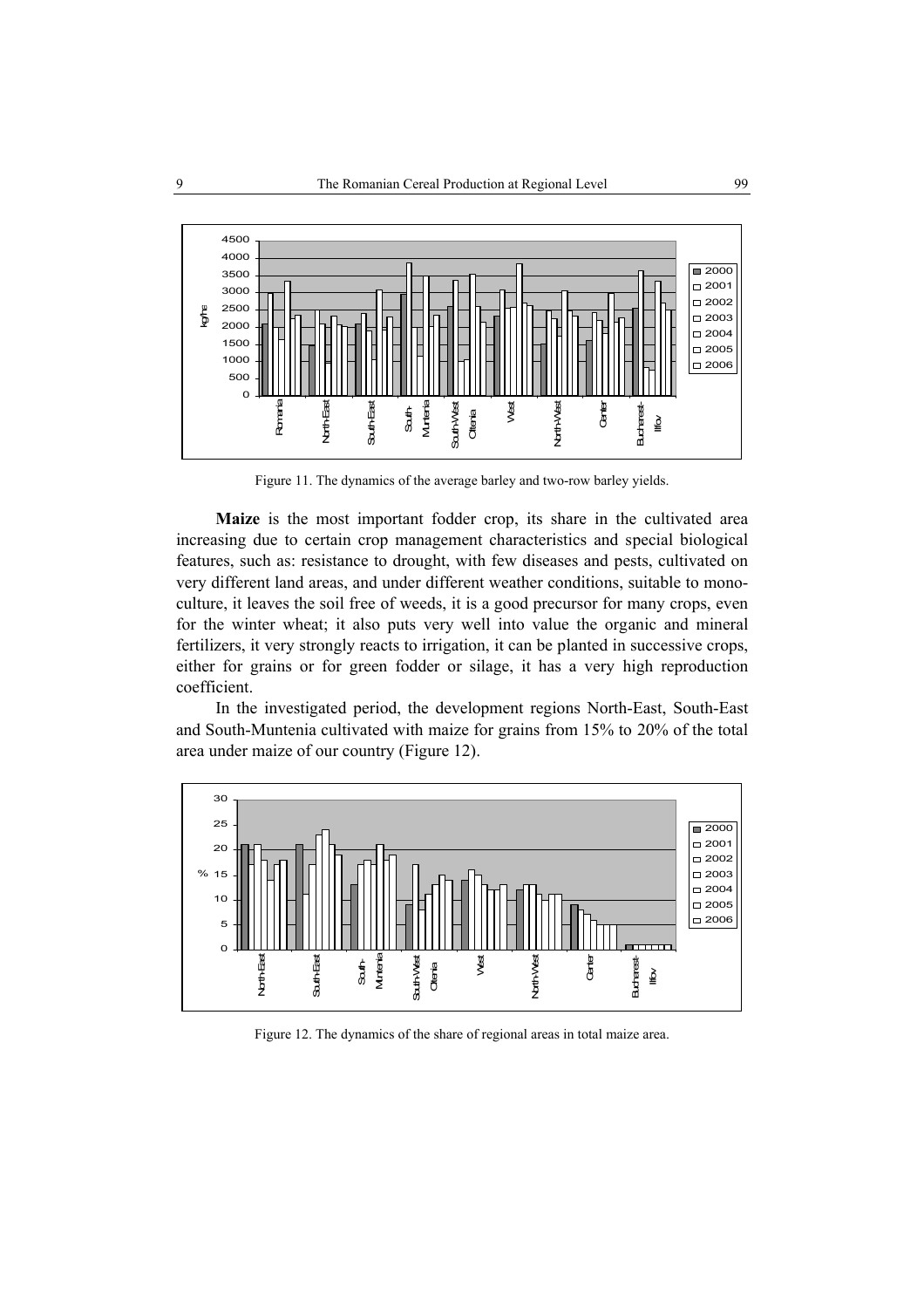| 100<br>Elena Sima<br>10<br>_____ |
|----------------------------------|
|----------------------------------|

The obtained production experienced annual variations, as well as in the case of other investigated crops, the best being obtained in the South-East development region in the years 2003 (making up for the losses in small grains) and 2004, in the North-East development region and in South-Muntenia (Figure 13).



Figure 13. The dynamics of the share of maize regional production in total production.

The average maize yields at national level ranged from minimum 1603 kg/ha in 2000 to maximum 4441 kg/ha in 2004. The lowest yields obtained in the year 2000 were in the development regions Bucharest-Ilfov (540 kg/ha) and South-West Oltenia (890kg/ha). In 2004 the average maize production exceeded 4000kg/ha at national level and it was close to 5000 kg/ha in the following development regions: South-East, South-Muntenia and West, reaching 5580kg/ha in Bucharest-Ilfov (Figure 14).



Figure 14. The dynamics of maize average yields.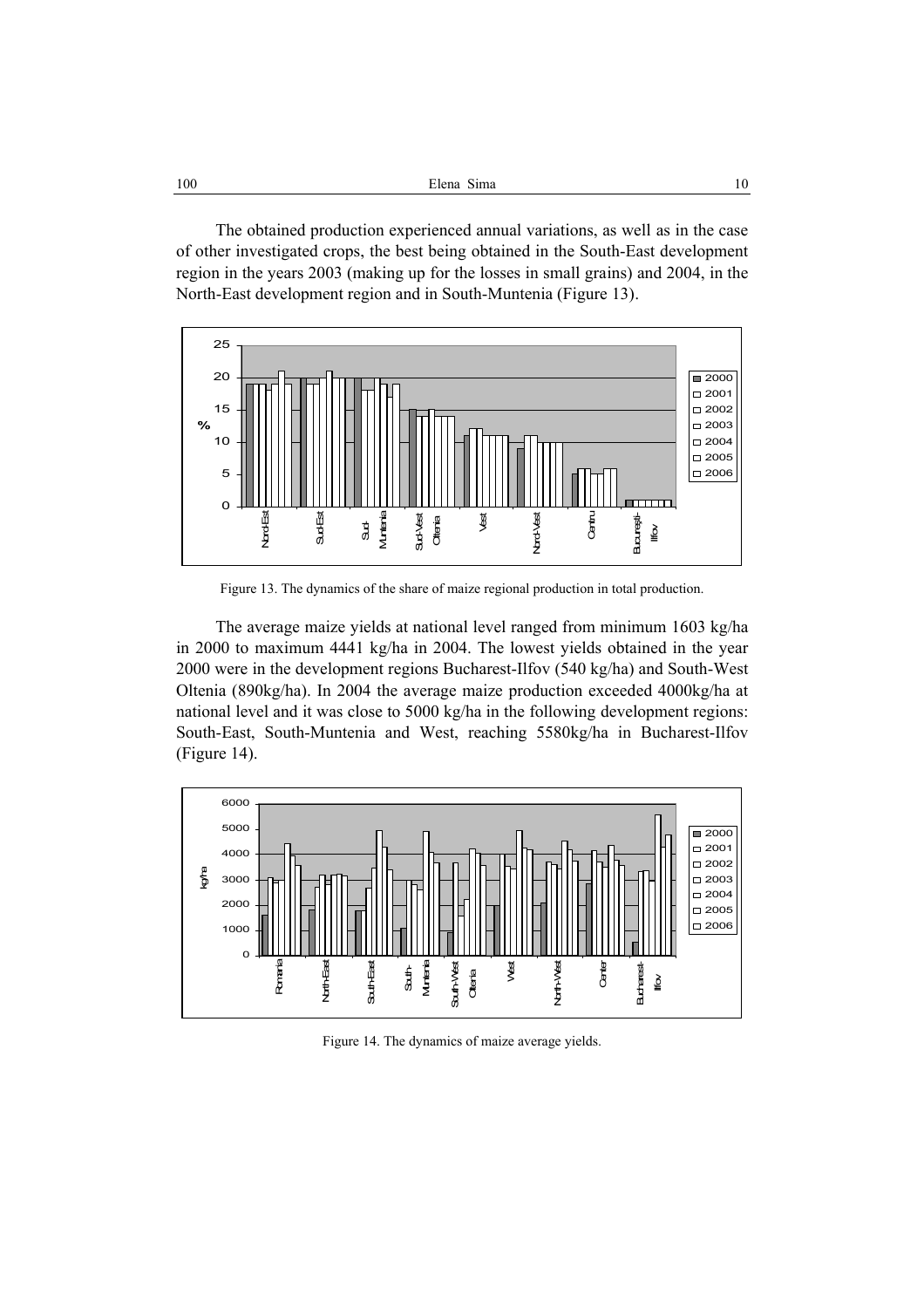The present relation between the two crops, i.e., wheat and maize, by ownership forms and farm type, reveals that maize has again got priority at economic and social level, though it has a more intensive cultivation technology than that of small grains; in the specialists' opinion, it is cultivated not taking into consideration its suitability zones and in a non-ecologic manner on more than one-third of the arable area.

The farmers' preference for maize is also well-motivated nowadays; in the first place, maize has a larger utilization scope (human consumption, animal feed and alcohol industry); in the second place, maize has a more accessible technology (from the organizational and financial point of view) for the peasants, from the very beginning, i.e. crop establishment.

At the same time, the importance of maize and the Romanian peasant's preference for this crop is revealed by the following: most of labor force from agriculture, both in terms of volume and labor distribution all over the year is used for this crop; for small-sized peasant household farms, it is a crop that satisfies more needs than other agricultural products.

# **4. CONCLUSIONS**

The share in the total arable land, the production structure and the average yields mainly emphasize the social and economic function of two crops: *wheat* – always considered a "noble" cereal, in demand at export and *maize* – a human food and mainly animal feed, always cultivated on larger areas than wheat.

Other cultivated cereals, important for Romanian agriculture are: *winter barley* – cultivated almost for fodder purposes; *two-row barley* – used almost in exclusivity as raw material in the beer and malt industry and *oats* – cultivated for horse feed; although in the period of socialist agriculture the role of horses as main draft animals in agriculture diminished, oats cultivation was mainly maintained in the cold and humid zone of the country, leaving room for industrial crops in particular, which were more labor intensive. On much smaller areas the following cereals are cultivated: *rye* (a small grain cereal, with a nutritive value approximately the same with that of wheat), *sorghum*, *millet* and *rice.*

According to the specialty studies, cereals are cultivated on the whole territory of the country on variable areas. Cereals are "efficient" in Romania because they are necessary, because the national food security cannot be conceived without them.

Unfortunately, land fragmentation, with all its negative technological consequences, adversely impacts cereal production, which is influenced rather by weather factors than by the effect of coherent technological strategies.

The development regions are differentiated by the available natural and human resources, by the weather conditions, by the water courses and relief, by the nature of the main economic activities etc.